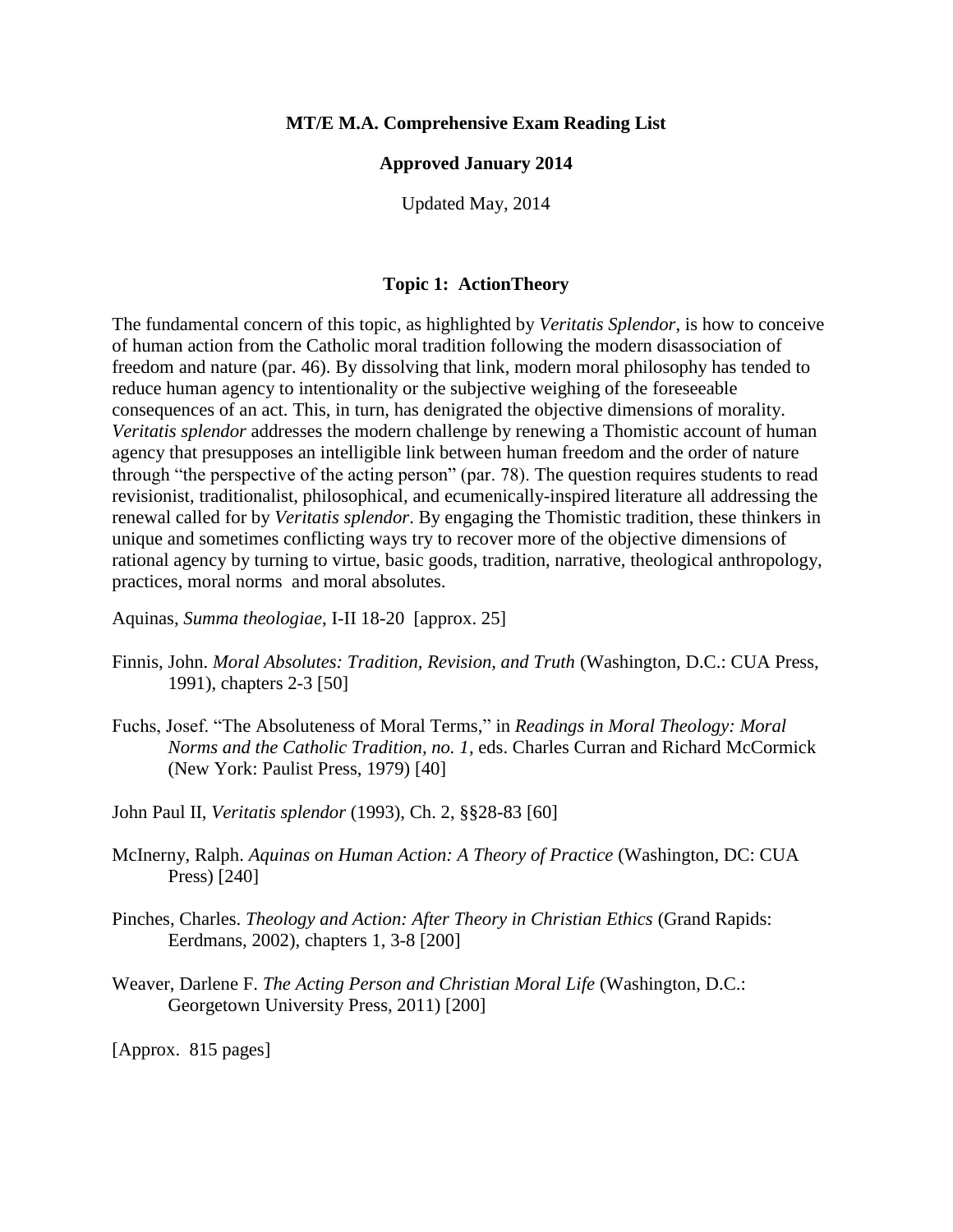### **Topic 2: Virtue**

This topic focuses on classic texts and historical development concerning virtue (Aristotle, Augustine, and Aquinas) and on different theological and philosophical interpretations surrounding the aforementioned virtue theories (Anscombe, Annas, Cessario, Hauerwas, John Paul II, Porter) that inform contemporary discussion of virtue in moral theology and ethics. The final article (Cloutier and Mattison) serves as a text examining the recovery of virtue in recent moral theology and ethics. Students should be attentive to the classical texts on virtue and the way in which these texts are interpreted with and against later theological and philosophical issues and trends.

Anscombe, Elizabeth. "Modern Moral Philosophy." [16]

Annas, Julia. *Morality of Happiness.* pp. 27-131 [105]

Aristotle, *Nicomachean Ethics* Book I - Book VII [205]

Augustine, *De moribus ecclesiae catholicae* (*Of the Morals of the Catholic Church)* Ch. 1-28 [42]

- Cessario, Romanus. *The Moral Virtues and Theological Ethics* 2<sup>nd</sup> ed. Notre Dame: Notre Dame University Press, 2009. pp. 34-150 [117]
- Cloutier, David and William C. Mattison III, "The Resurgence of Virtue in Recent Moral Theology," *JMT* 3.1 (2014):228-259 [22]
- Hauerwas, Stanley. "Character, Narrative, and Growth in the Christian Life," 221-254 in *the Hauerwas Reader*. Edited by John Berkman and Michael Cartwright. Durham, NC: Duke University Press, 2001 [34]

John Paul II. *Veritatis splendor* ¶31-41, 84-108 [27]

Porter, Jean. *Nature as Reason: A Thomistic Theory of the Natural Law*. Grand Rapids, MI: Wm. B. Eerdmans Publishing Co, 2005. 141-230 [90]

Thomas Aquinas. *Summa theologiae* I-II, q. 55, 61-63, 65, 68 [30]

[Approx. 688 pages]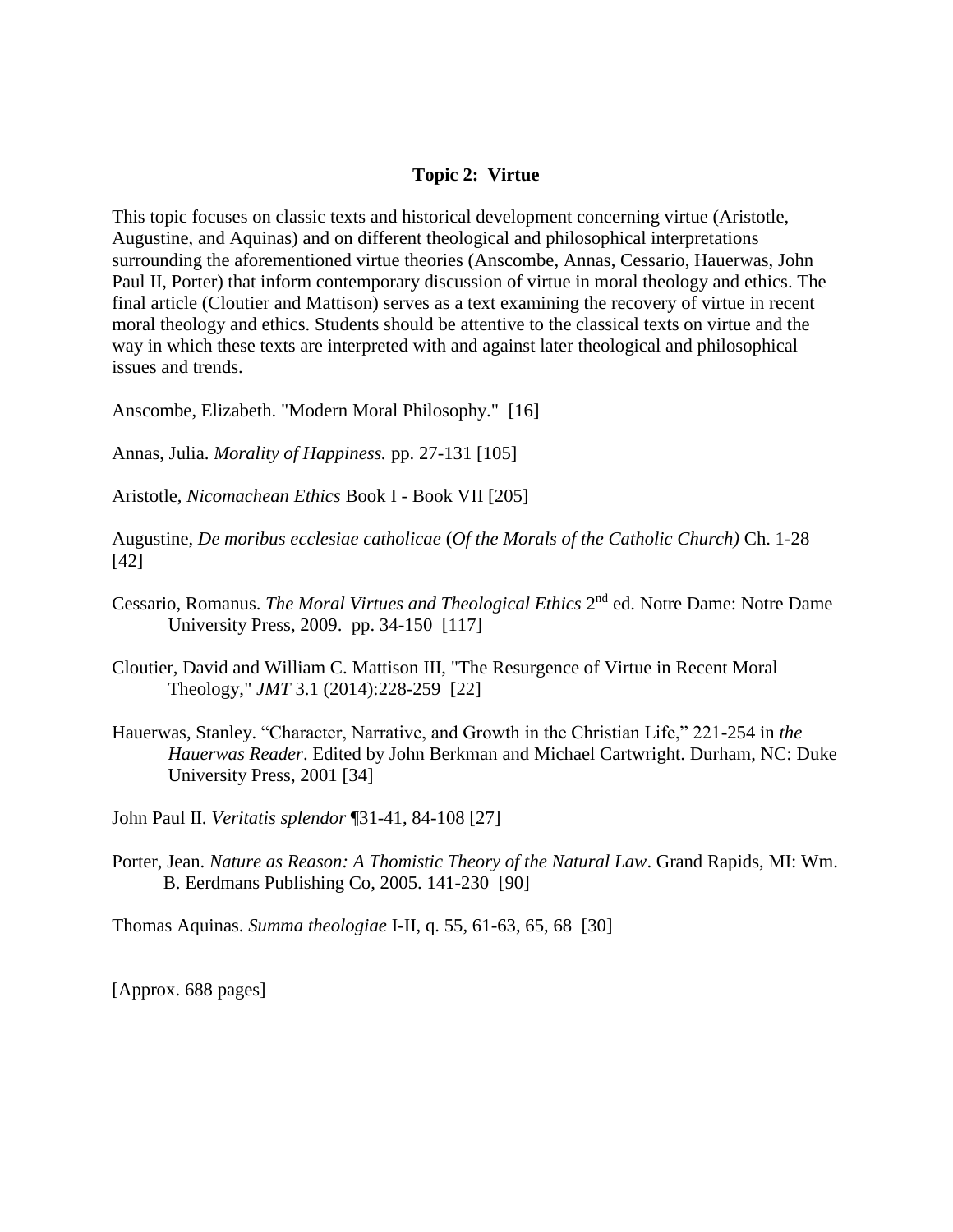## **Topic Three: Natural Law**

Description: This topic asks students to think about various contemporary articulations of natural law in relation to the "classic" articulation of natural law by Saint Thomas to which "the Church has often made reference" (cf. *VS*, no. 44). Among these contemporary appropriations the readings attend to the use of Thomas's natural law theory by proponents of the "new natural law" as well as critics of their approach. There are also texts which deal with the relation between natural law and the quest for a universal ethic. Students should pay particular attention to issues of the theological basis of the natural law (or the relation between natural law and divine law), the status (ontological and/or epistemological) of the inclinations of human nature, the norms such goods generate, and the scope of such norms for human and Christian morality.

Thomas Aquinas, *Summa theologiae* , I-II, QQ. 90-97. [approx.. 65]

John Paul II, Encyclical Letter, *Veritatis splendor* , (1993) nos. 6-27, 35-53. [approx. 50]

Jean Porter, *Nature as Reason: A Thomistic Theory of Natural Law* (2005), pp. 7-139, 325-41. [148]

Charles Curran, " Natural Law in Moral Theology," in *Readings in Moral Theology*, no. 7: *Natural Law and Theology* (1991) [49]

John Finnis *Natural Law and Natural Rights* (1980), pp. 59-99, 388-410 [62]

Germain Grisez. "Natural Law and Natural Inclinations: Some Comments and Clarifications." *New Scholasticism* 5 (1986): 307-320 [14]

Russell Hittinger. "Natural Law and Virtue: Theories at Cross Purposes." In *Natural Law Theory: Contemporary Essays*, ed. Robert P. George (1992), 42-70 [29]

Steven Long, " Natural Law or Autonomous Practical Reason: Problems for the New Natural Law Theory," in *St. Thomas Aquinas and the Natural Law Tradition*, ed. John Goyette *et al.* , pp. 165-93 [29]

Alasdair MacIntyre, "The Natural Law as Subversive: The Case of Aquinas" in *Ethics and Politics* (2006) pp. 64-84 [20]

Servais Pinckaers, O.P., *The Sources of Christian Ethics* (1995), 400-56 [57]

Christina L.H. Traina, "Oh Susanna: The New Absolutism and the Natural Law" *JAAR* 65. 2 (1997): 371-402 [31]

International Theological Commission, "In Search of a Universal Ethic: A New Look at Natural Law" (2009) [80]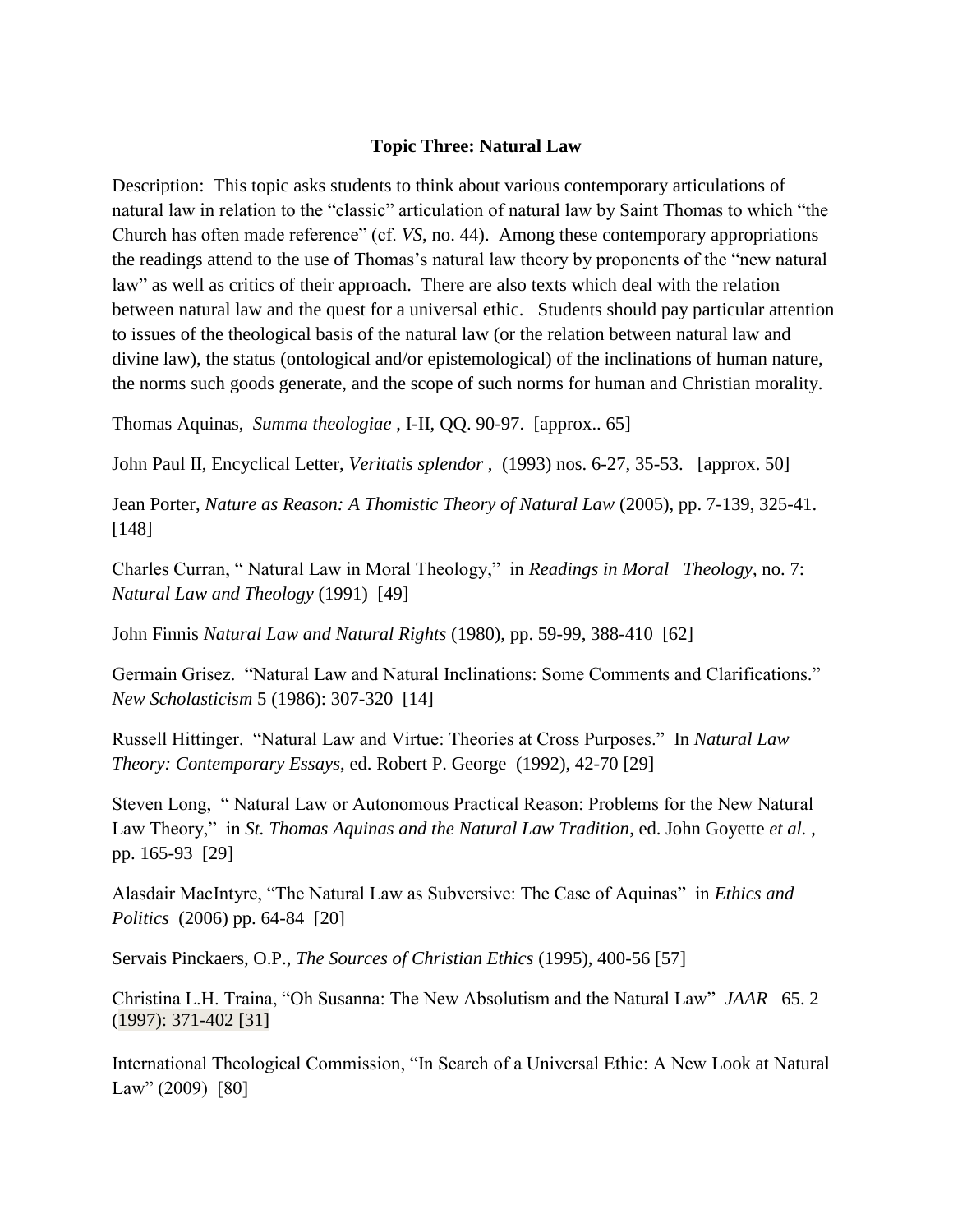John Berkman and William Mattison, "Unnatural Law and Universal Ethics: Friends or Foes?" In *Searching for a Universal Ethic: Multidisciplinary, Ecumenical, and Interfaith Responses to the Catholic Natural Law Tradition.* William Mattison & John Berkman, eds. Grand Rapids, MI: Eerdmans, 2014 [approx. 25]

Serge-Thomas Bonino, OP, "An Introduction to the Document « In Search of a Universal Ethic: A New Look at the Natural Law »" In *Searching for a Universal Ethic* [approx. 20]

Russell Hittinger, "The Situation of Natural Law in Catholic Theology" In *Searching for a Universal Ethic* [approx. 25]

Steven Long, "Teleology, Divine Governance and the Common Good – Thoughts on the ITC's *In Search of a Universal Ethic: a New Look at Natural Law*" [10]

Martin Rhonheimer, "Natural Law as a Work of Reason: Understanding the Metaphysics of Participated Theonomy" [10]

[Approx. 725 pages]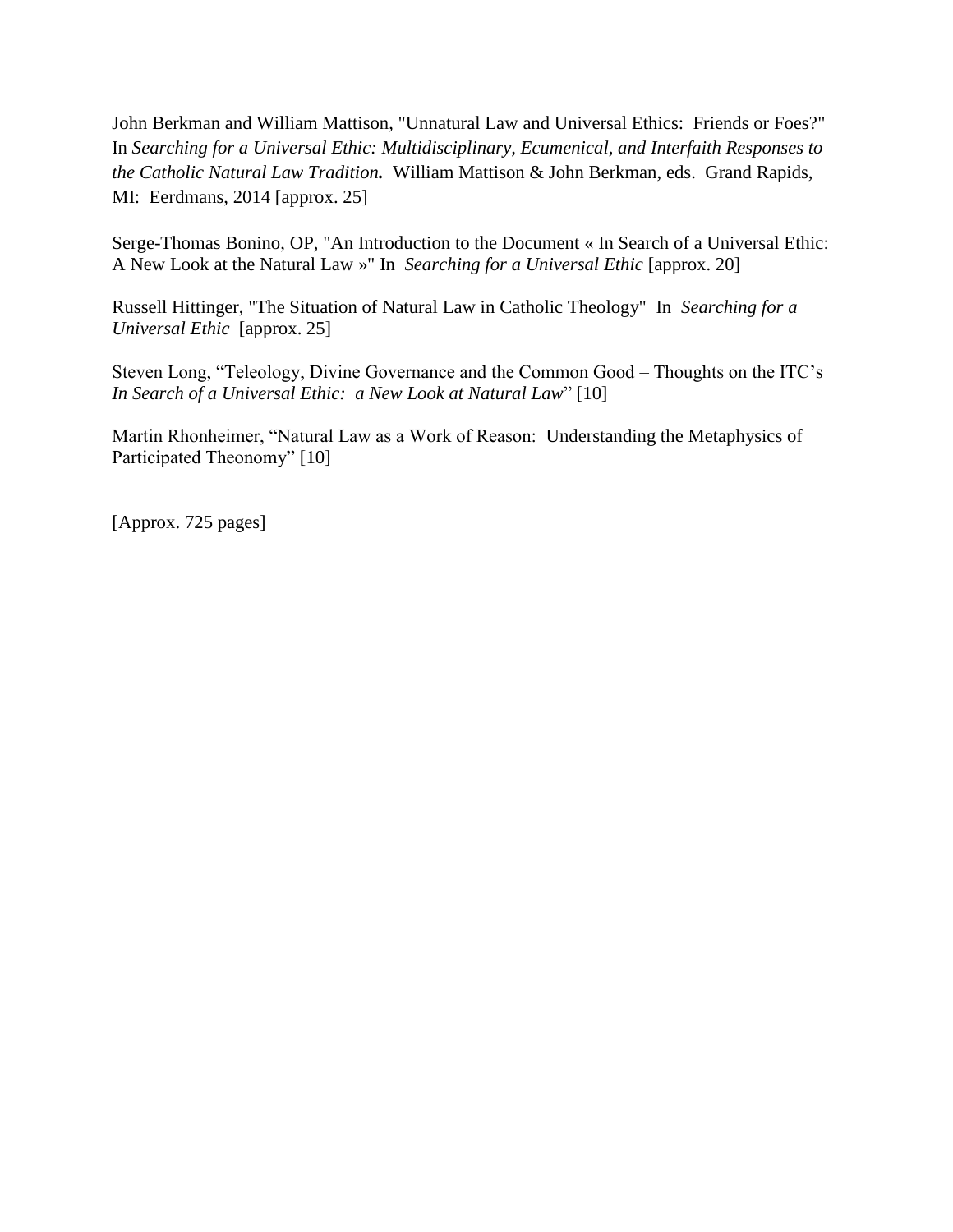## **Topic 4: The History of Moral Theology**

This topic offers students the opportunity to read several different narratives of the history of moral theology. Some cover comparable periods of time but have different perspectives (e.g., Pinckaers, Mahoney). Others focus on different periods of time. Students should read the below scholarship with an eye toward identifying commonalities and differences in the narratives of the history of moral theology. They should be prepared to answer questions comparing and contrasting these narratives, with attention to certain prominent figures and themes.

Hauerwas, Stanley. "On Keeping Theological Ethics Theological," in the *Hauerwas Reader* [25]

MacIntyre, Alasdair. *After Virtue* [234 pp. – omit chapters 7 & 8]

Mahoney, John. *The Making of Moral Theology* [250]

Pinckaers, Servais O.P. *Sources of Christian Ethics,* pp. 191-323 [135]

Ratzinger, Joseph. "The Renewal of Moral Theology: Perspectives of Vatican II and *Veritatis splendor*," *Communio* 32 (Summer 2005), pp. 357-368 [10]

Schweiker, "On The Future Of Religious Ethics: Keeping Religious Ethics, Religious And Ethical," *JAAR* 74, no. 1 (2006): 135-156 [20]

Taylor, Charles. "A Catholic Modernity" [25]

Titus, Craig Steven. "Servais Pinckaers and the Renewal of Catholic Moral Theology," *JMT* 1.1 (2012): 43-68. [25]

[Approx. 725 pages]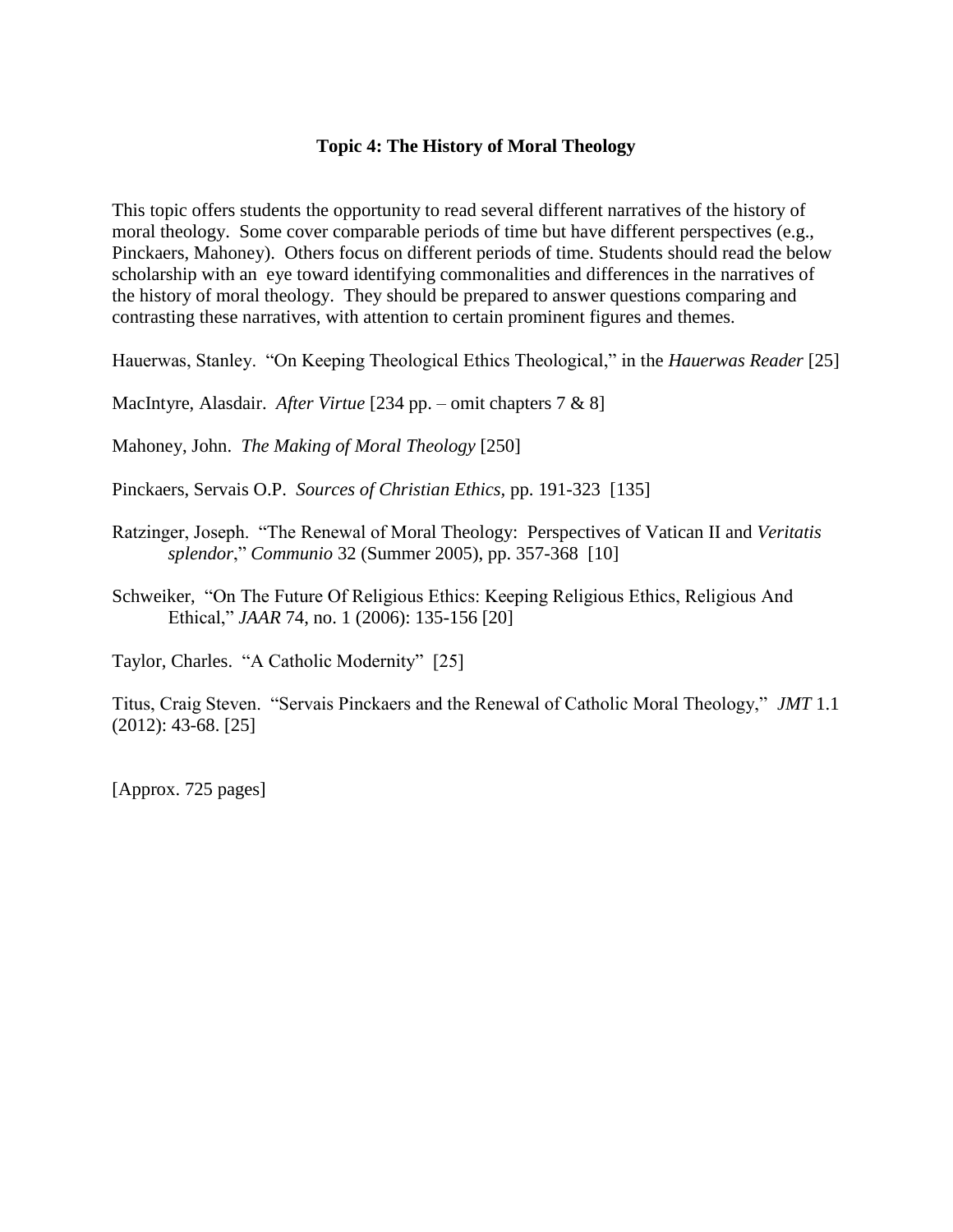# **Topic 5: Catholic Social Teaching**

This question will focus on the historical and theoretical development of key concepts in modern Catholic social teaching including the common good, family, subsidiarity, solidarity, option for the poor, democracy, and integral human development. All of these concepts are organically linked to the Church's acknowledgement of human rights grounded in the preservation of the transcendent dignity of the person—the origin and goal of social life. Although the focus of this question is primarily on the social writings of the popes, relevant secondary literature will assist in the comprehension of key concepts and their development. Attention will also be given to the appropriation of the Church's social teaching by synods and conferences of bishops with respect to economic justice, war and peace, and immigration.

## *Catholic Social Thought: The Documentary Heritage, Expanded Edition* [700]

- *Rerum novarum* (1891)
- *Quadragesimo anno* (1931)
- *Mater et magistra* (1961)
- *Pacem in terris* (1963)
- *Gaudium et spes* (1965)
- *Populorum progressio* (1967)
- *Evangelii nuntiandi* (1975)
- *Laborem exercens* (1981)
- *Sollicitudo rei socialis* (1987)
- *Centesimus annus* (1991)
- *The Challenge of Peace* (1983)
- *Economic Justice for All* (1986)
- *Caritas in veritate* (2009)

*Strangers No Longer* (2003)*,* A Pastoral Letter Concerning Migration from the Catholic Bishops of Mexico and the United States [25]

*Dignitatis humanae* (1965) [15]

Donal Dorr, *Option for the Poor and the Earth, Revised and Expanded Edition*, pp. 1-199, 220- 316, 368-391 [320]

David Hollenbach, "The Development of the Roman Catholic Rights Theory," in *Claims in Conflict: Retrieving and Renewing the Catholic Human Rights Tradition*, chapter two [60]

William Barbieri, "Beyond the Nations: Expansion of the Common Good in Catholic Social Thought," *Review of Politics* 63.4 (2001):723-754 [30]

[Approx.1150 pages]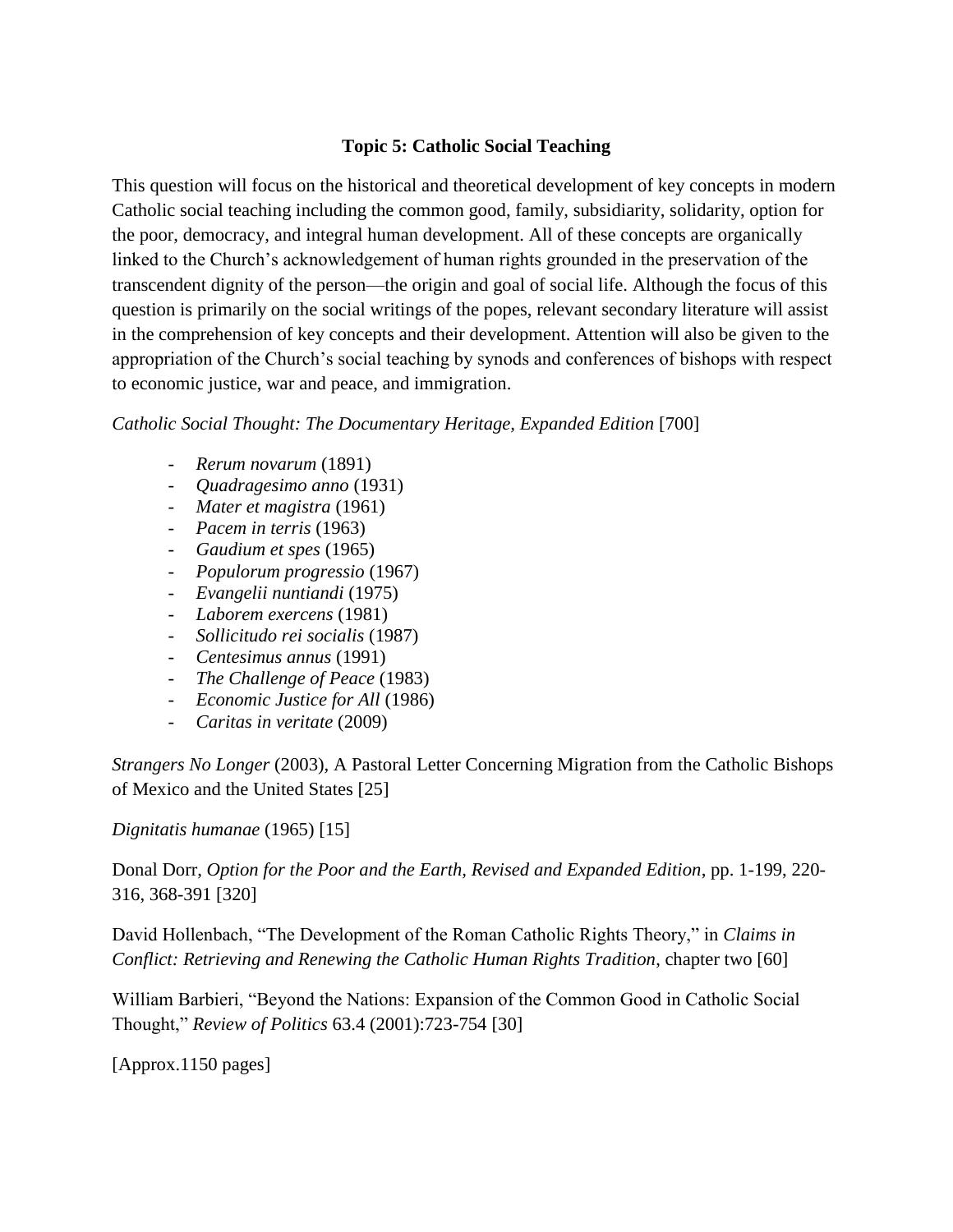### **Topic Six: Sources and Method**

This topic brings together contributions on a series of methodological questions associated with Christian ethics. One set of texts addresses "sources" that factor into Christian ethical perspectives and arguments: first and foremost scripture (1-4), but also liturgy (5-6), tradition (7-8), and experience (9-10). An additional group of texts presents an array of views on the notion of a common, i.e. universal morality, and its relevance to Christian ethics (11-15). A third group of texts addresses how diverse theological, ethical, and communal resources are integrated in the doing of moral theology (16-18). The remaining texts take up the issue of the relation of Christian ethical discourse to public debate in a pluralistic, democratic society (19-22).

1. *Dei verbum* (*Dogmatic Constitution on Divine Revelation*) [15]

2. Richard Hays, *The Moral Vision of the New Testament*, Part III (pp. 207-312) [106]

3. William Spohn, *Go and Do Likewise: Jesus and Ethics* pp. 1-75 [75]

4. Oliver O'Donovan, *Resurrection and Moral Order*, chap. 1 (pp. 11-31) [21]

5. Vigen Guroian, "Bible and Ethics: An Ecclesial and Liturgical Interpretation," *JRE* 18, no. 1 (1990): 129-57 [28]

6. Donald E. Saliers, "Liturgy and Ethics: Some New Beginnings," *JRE* 7 (1979): 173-89 [16]

7. David Hollenbach, "Tradition, Historicity, and Truth in Theological Ethics," in Cahill and Childress, *Christian Ethics: Problems and Prospects* (Cleveland: Pilgrim Press, 1996), 60-76  $[17]$ 

8. John Noonan, "Development in Moral Doctrine" *TS* 54 (1993): 662-77 [16]

9. Kenneth Schmitz, "St. Thomas and the Appeal to Experience" *CTSA Proceedings* 47 (1992): 1-20 [20]

10. Todd Salzman and Michael Lawler, "Human Experience and Catholic Moral Theology" *Irish Theological Quarterly* 76, no. 1 (2011): 35-56 [22]

11. Outka and Reeder, *Prospects for a Common Morality*, chapters from Gewirth (29-53), Farley (170-90), and Rorty (254-78) [61]

12. Alasdair MacIntyre, *Whose Justice? Which Rationality?* (1988), pp. 349-403. [54]

13. Jean Porter, "The Search for a Global Ethic," *TS* 62 (2001): 105-21 [17]

14. Parliament of the World's Religions, "Declaration Toward a Global Ethic" [15]